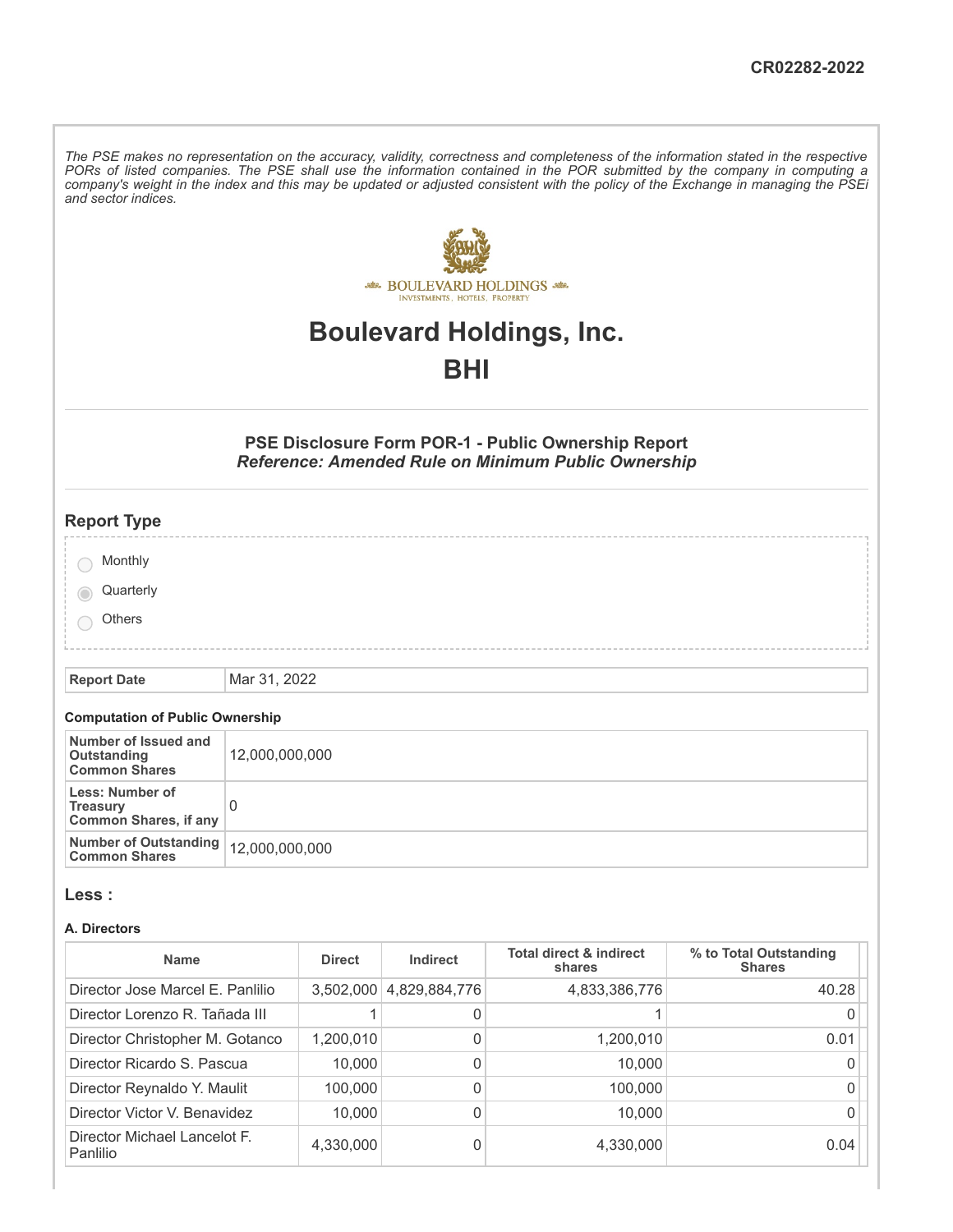| Director Klarence T. Dy | 10.000     |               | 10.000        |       |
|-------------------------|------------|---------------|---------------|-------|
| Director David L. Kho   | 54,590,000 |               | 54,590,000    | 0.45  |
|                         | 63.752.011 | 4,829,884,776 | 4,893,636,787 | 40.78 |

### **B. Officers**

| <b>Name</b>                                                  | <b>Direct</b> | Indirect | <b>Total direct &amp; indirect</b><br>shares | % to Total Outstanding<br><b>Shares</b> |
|--------------------------------------------------------------|---------------|----------|----------------------------------------------|-----------------------------------------|
| Mr. Sham A. Daswani                                          | 250,000       |          | 250,000                                      |                                         |
| Jose Marcel E. Panlilio                                      | 0             |          |                                              |                                         |
| Atty. Lorenzo R. Tañada III (same shareholding as<br>above)  | 0             |          |                                              |                                         |
| Victor V. Benavidez (same shareholding as above)             | $\Omega$      |          |                                              |                                         |
| Odessa Lora D. Bodanio                                       | $\Omega$      | ი        |                                              |                                         |
| Michael Lancelot F. Panlilio (same shareholding as<br>above) | 0             | 0        |                                              |                                         |
| Samantha Alexandra Aligaen                                   | $\mathbf{0}$  | ი        |                                              |                                         |
|                                                              | 250,000       | 0        | 250,000                                      |                                         |

# **C. Principal/Substantial Stockholders**

| <b>Name</b> | <b>Direct</b> | Indirect | Total direct & indirect shares | % to Total Outstanding Shares |
|-------------|---------------|----------|--------------------------------|-------------------------------|
|             |               |          |                                |                               |
|             |               |          |                                |                               |

# **D. Affiliates**

| <b>Name</b> | <b>Direct</b> | Indirect | Total direct & indirect shares | % to Total Outstanding Shares |
|-------------|---------------|----------|--------------------------------|-------------------------------|
|             |               |          |                                |                               |
|             |               |          |                                |                               |

# **E. Government**

| <b>Name</b> | <b>Direct</b> | Indirect | Total direct & indirect shares | % to Total Outstanding Shares |
|-------------|---------------|----------|--------------------------------|-------------------------------|
|             |               |          |                                |                               |
|             |               |          |                                |                               |

## **F. Banks**

| <b>Name</b> | <b>Direct</b> | Indirect | Total direct & indirect shares | % to Total Outstanding Shares |
|-------------|---------------|----------|--------------------------------|-------------------------------|
|             |               |          |                                |                               |
|             |               |          |                                |                               |

# **G. Employees**

| <b>Name</b> | <b>Direct</b> | Indirect | Total direct & indirect shares | % to Total Outstanding Shares |
|-------------|---------------|----------|--------------------------------|-------------------------------|
|             |               |          |                                |                               |
|             |               |          |                                |                               |

# **H. Lock-Up Shares**

| <b>Name</b> | <b>Direct</b> | Indirect | Total direct & indirect shares | % to Total Outstanding Shares |
|-------------|---------------|----------|--------------------------------|-------------------------------|
|             |               |          |                                |                               |
|             |               |          |                                |                               |

# **I. Others**

| <b>Name</b> | <b>Direct</b> | <b>Indirect</b> | Total direct & indirect shares | % to Total Outstanding Shares |
|-------------|---------------|-----------------|--------------------------------|-------------------------------|
|             |               |                 |                                |                               |
|             |               |                 |                                |                               |